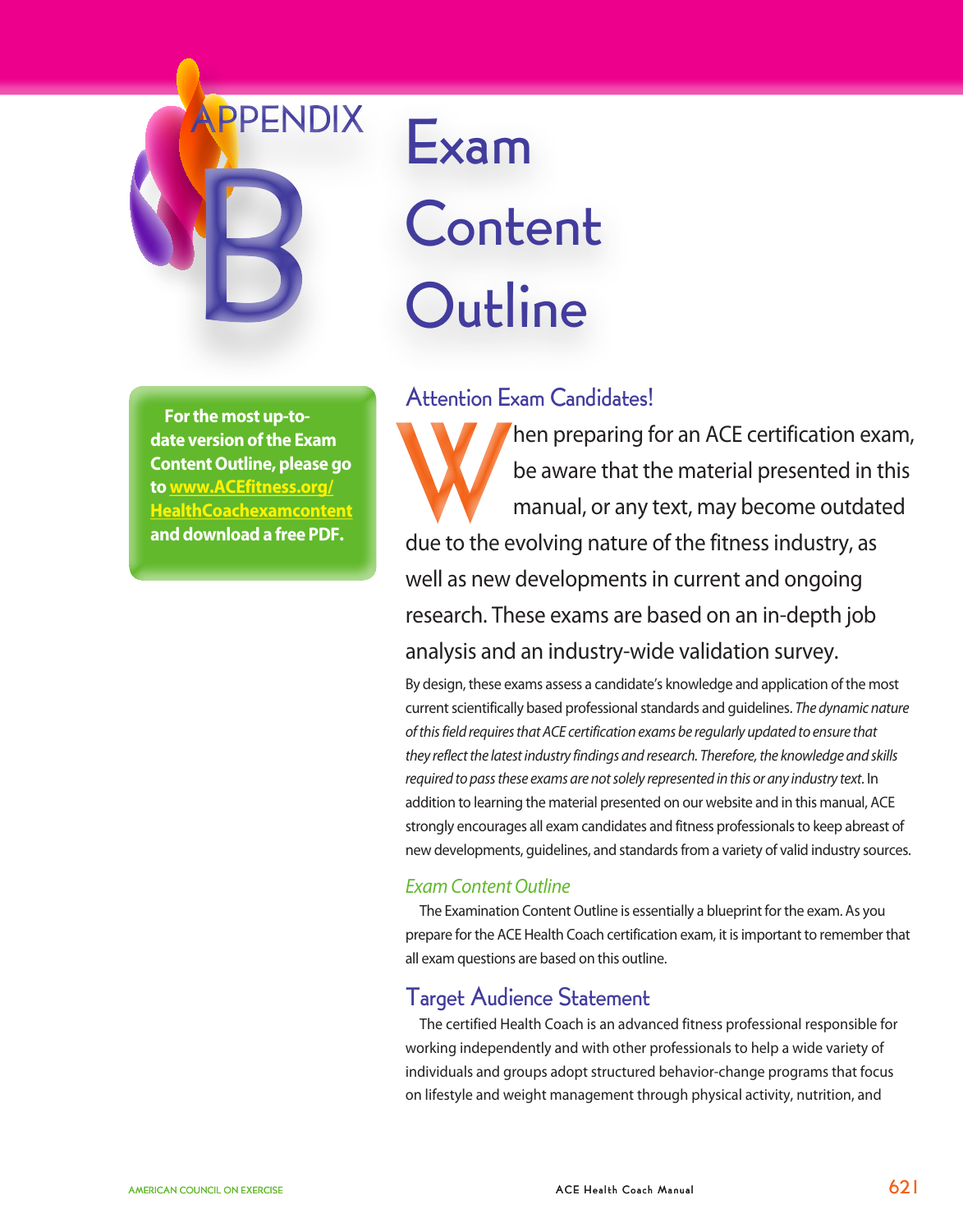education necessary to improve and maintain health, fitness, weight, body composition, and metabolism. The following eligibility requirements have been established for individuals to sit for the ACE Health Coach certification examination:

- Must be at least 18 years of age
- Must hold a current adult CPR certificate and, if living in the U.S.A. or Canada, a current AED certificate\*
- Must hold one of the following:
	- $\checkmark$  Current NCCA-accredited certification<sup>†</sup> in fitness, nutrition, healthcare, wellness, human resources, or a related field; or
	- $\checkmark$  An associate degree or higher from an accredited college or university in fitness, exercise science, nutrition, healthcare, wellness, or a related field; or
	- $\checkmark$  Completed a Health Coach training and education program approved by the International Consortium for Health and Wellness Coaches (ICHWC)<sup>‡</sup>; or
	- $\checkmark$  A minimum of 2 years of documented work experience in coaching, leading, designing, implementing, or facilitating one or more of the following: behavior or lifestyle change, exercise, wellness, nutrition, or physical activity
		- \* CPR and AED are both required in the U.S. and Canada. Candidates outside the U.S. and Canada are required to hold only current CPR due to differing laws regarding AED use by non-medical professionals in some countries. Candidates taking an ACE exam via computer-based testing must hold a current CPR/AED certificate prior to registration.
		- $\dagger$  A list of NCCA-accredited certification programs can be found via the following link: www.credentialingexcellence.org/p/cm/ld/fid=121
		- ‡ A list of ICHWC-approved training and education programs can be found via the following link: http://ichwc.org/organizations/

*Note:* Candidates must submit supporting documentation of current NCCA-accredited certifications, degrees, and/or work experience used to meet eligibility requirements

prior to registering for the ACE Health Coach exam.

Exam candidates who do not hold an ACE certification must submit documentation to validate that they meet eligibility requirements. This can include a copy of their current NCCA-accredited certification, degree, transcripts ("unofficial"), or a letter from a supervisor who can confirm their comparable work experience. A listing of all NCCA-accredited certifications can be viewed at www.credentialingexcellence.org/p/cm/ld/fid=121.

# Domains, Tasks, and Knowledge and Skill Statements

A Role Delineation Study, or job analysis, was conducted by the American Council on Exercise and Castle Worldwide, Inc., for the ACE Health Coach certification. The first step in this process was completed by a panel of subject matter experts in the various disciplines within the field of health coaching as an advanced specialization within fitness. The primary goal of the panel was to identify the primary tasks performed by Health Coaches in helping a wide variety of individuals and groups adopt structured behaviorchange programs that focus on weight management. The panel first identified the major responsibilities performed by a professional health coach. These categories are defined as "Tasks" and it was determined that the profession of health coaching could be described in 14 task statements. These tasks were then grouped into four Performance Domains, or major areas of responsibility.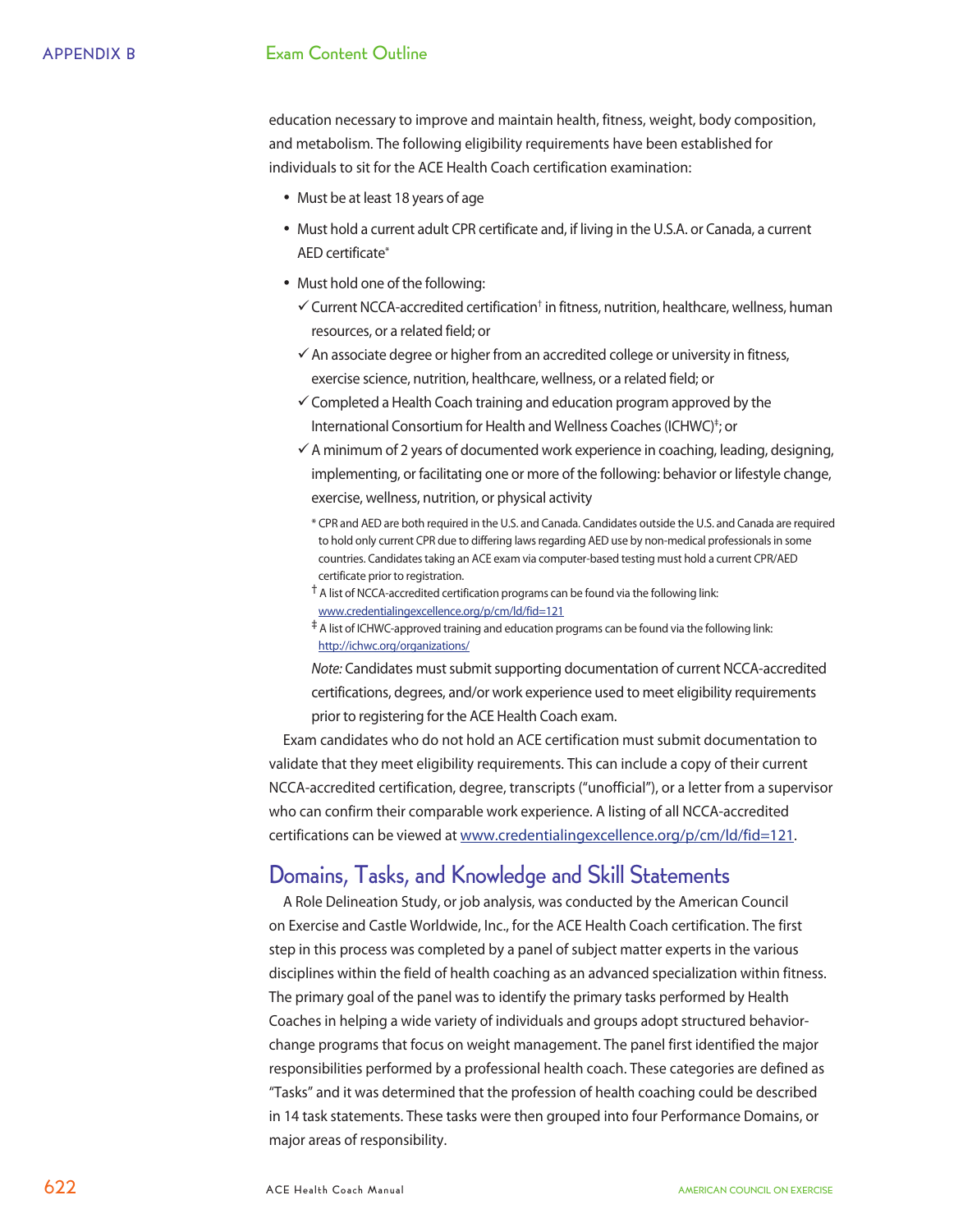These Performance Domains are listed below with the percentage indicating the portion of the exam devoted to each Domain:

**Domain I: Coaching Behavior Change – 33% Domain II: Conducting Assessments and Developing Plans – 26% Domain III: Implementing and Adjusting Individualized Plans – 25% Domain IV: Professional Conduct and Legal Responsibility – 16%** 

Each Domain is composed of Task Statements, which detail the job-related functions under that particular Domain. Each Task Statement is further divided into Knowledge and Skill Statements that detail the scope of information required to perform each Task and how that information is applied in a practical setting.

The Performance Domains, Task Statements, and Knowledge and Skill Statements identified by the panel of subject matter experts were then validated by a sample of currently practicing ACE Certified Health Coaches. This completed the Role Delineation Study, with the outcome of this study being the ACE Health Coach exam content outline detailed here. Please note that not all Knowledge and Skill Statements listed in the exam content outline will be addressed on each exam administration, as there are not enough questions on a certification exam to cover every knowledge and skill statement.

Throughout this exam content outline, the following definitions will be used: **Clients** – Refers to individuals and groups with a variety of ages, fitness levels, etc.

**Program** – Refers to behavior-change programs that focus on lifestyle and weight management through physical activity, nutrition, and education necessary to improve and maintain health, fitness, weight, body composition, and metabolism.

# I. Coaching Behavior Change

**1. Establish rapport with clients using effective communication strategies in order to build and maintain collaborative relationships.**

# **Knowledge of:**

- 1. Verbal and nonverbal communication
- 2. Considerations of diverse populations
- 3. The role of empathy in establishing trust
- 4. Elements of an inclusive environment for establishing rapport
- 6. Impact of personal biases on coaching effectiveness
- 7. Implications of personality types (e.g., DISC classifications) on communication and rapport
- 8. Theories and models of behavior change

- 1. Using the principles of client-centered coaching (e.g., open-ended questions, affirmations, reflective listening, summary)
- 2. Listening with an intent to understand each client's perspective
- 3. Giving and interpreting verbal and nonverbal cues effectively
- 4. Establishing a positive client–coach relationship
- 5. Fostering an environment for effective communications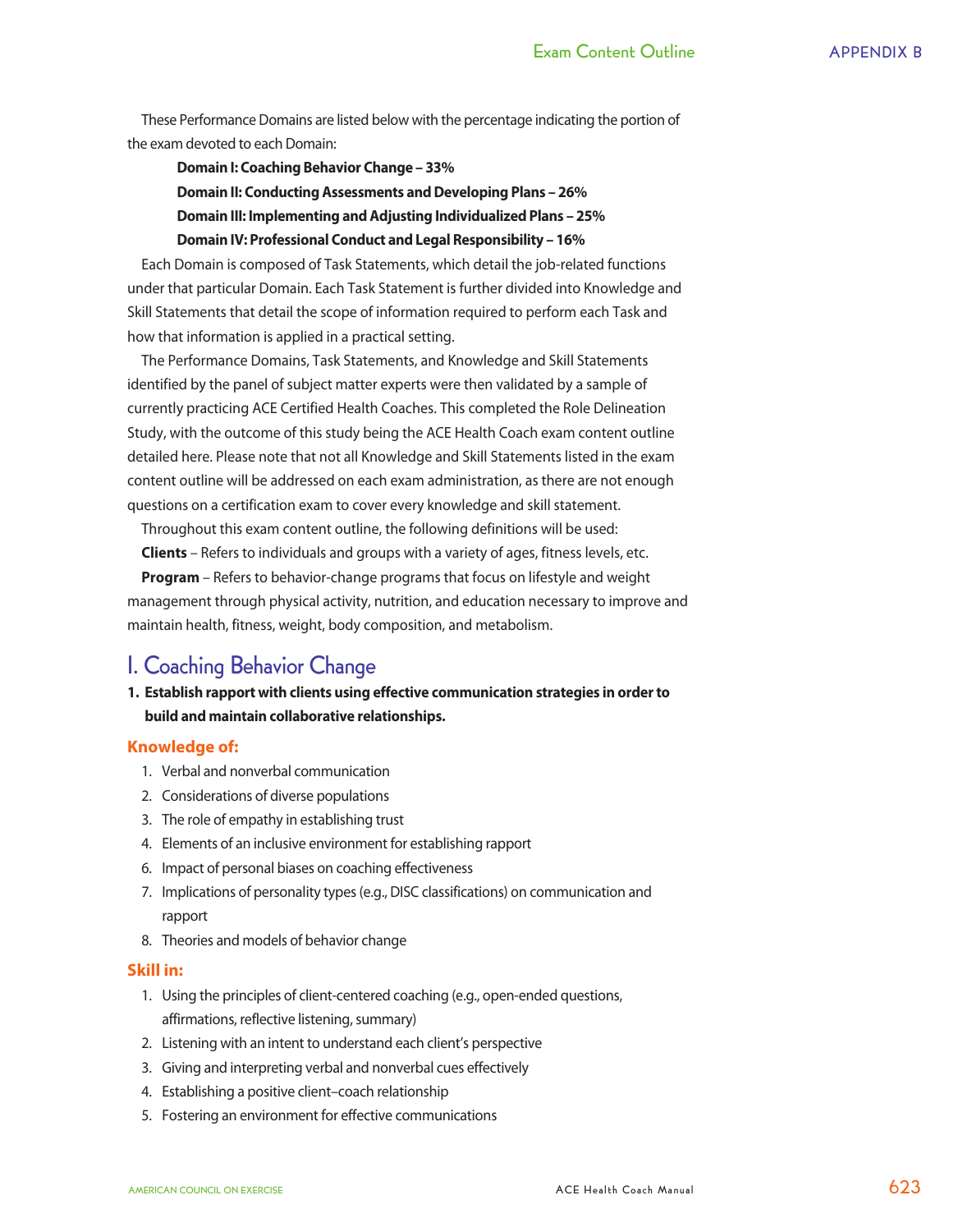**2. Help clients take responsibility for personal health by identifying strengths, challenges, and available resources in order to make healthful lifestyle choices.**

#### **Knowledge of:**

- 1. Common barriers to change
- 2. Motivational strategies
- 3. Facilitators of change
- 4. Resources that facilitate health behavior change (e.g., social support, technology, educational materials)
- 5. Evidence-based coaching strategies
- 6. Intrinsic and extrinsic motivation
- 7. Effective interviewing techniques (e.g., motivational interviewing, active listening)

#### **Skill in:**

- 1. Identifying and addressing obstacles to change
- 2. Identifying and encouraging facilitators of change
- 3. Helping clients discover personal strengths
- 4. Assisting clients in identifying and using available resources
- 5. Collaborating with clients to manage setbacks and celebrate successes
- 6. Helping clients gain insight and awareness of their health behavior–related actions
- 7. Helping clients understand their role in making healthful choices
- 8. Empowering clients to take responsibility for their decisions and actions
- **3. Facilitate client-directed behavior change using evidence-based coaching strategies to promote healthful lifestyle choices.**

#### **Knowledge of:**

- 1. Theories and models of behavior change
- 2. Evidence-based coaching strategies
- 3. Strategies that build self-efficacy
- 4. Impact of lifestyle choices on health and quality of life
- 5. Health literacy

# **Skill in:**

- 1. Applying theories of behavior change
- 2. Identifying appropriate coaching strategies to promote self-efficacy
- 3. Using evidence-based coaching strategies
- 4. Facilitating learning
- 5. Facilitating behavior change

# II. Conducting Assessments and Developing Plans

**1. Use available health, medical, wellness, and lifestyle information by employing appropriate assessment tools and standards in order to stratify risk, identify the need for medical clearance and referrals, establish baselines and facilitate plan development.**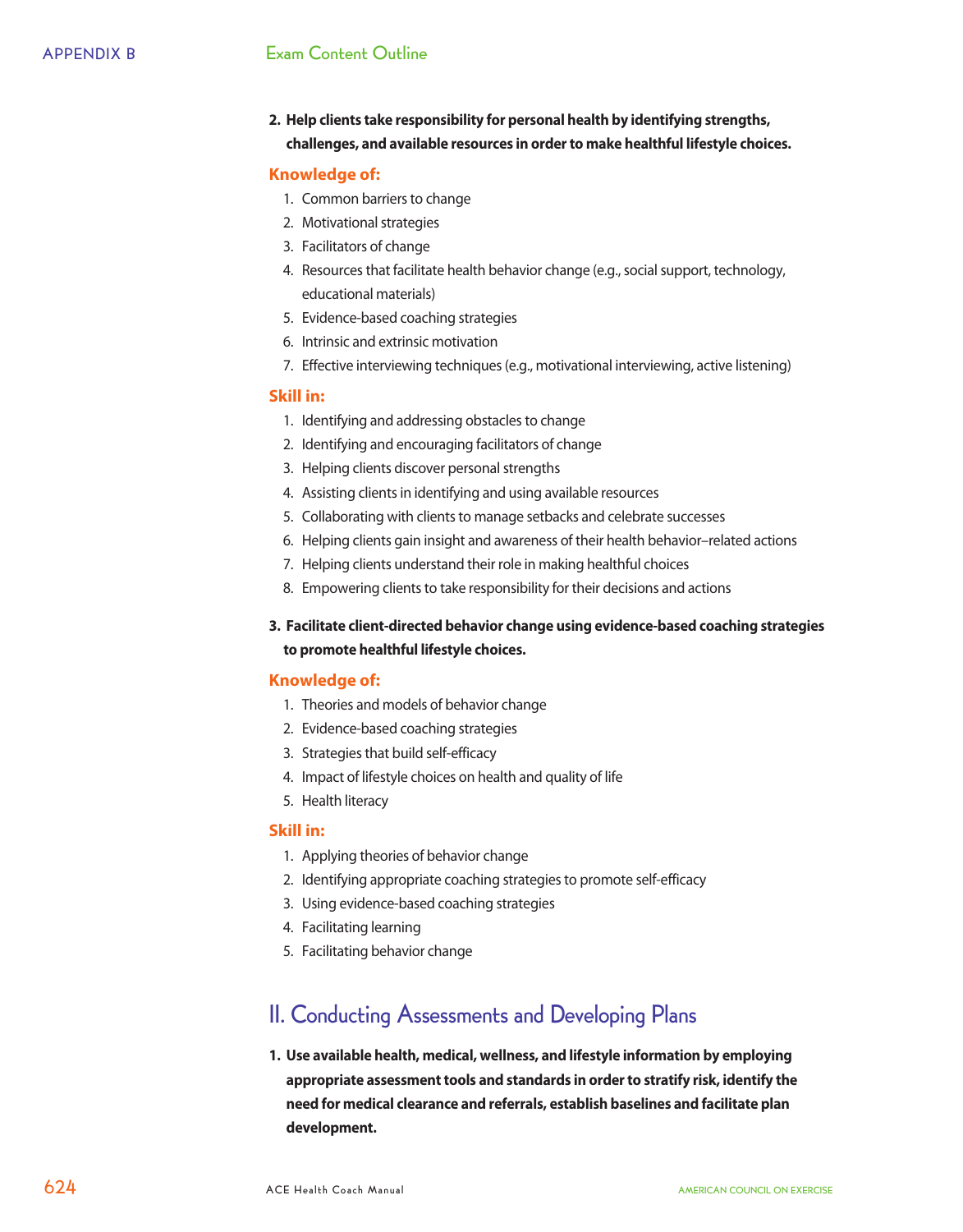# **Knowledge of:**

- 1. Purpose of assessment tools (e.g., health history, risk factor screening, readiness for change)
- 2. Appropriate use and interpretation of assessments that measure physical and behavioral health
- 3. Factors that impact plan development (e.g., risk factor stratification)
- 4. Appropriate referral sources and protocols
- 5. Theories of motivation and related coaching techniques
- 6. Effective interviewing techniques (e.g., motivational interviewing, active listening)
- 7. Modifiable risk factors
- 8. Health and behavioral factors that warrant referral

# **Skill in:**

- 1. Recognizing if and when an assessment is indicated
- 2. Selecting, administering, and interpreting appropriate assessment protocols, including, but not limited to, physical activity, nutrition, lifestyle, wellness, medical and health history, and behavioral health
- 3. Communicating the purpose of the assessments and the rationale for the protocols being used
- 4. Using the principles of motivation throughout the assessment process
- 5. Building a referral network
- 6. Referring clients to appropriate resources
- 7. Conducting interviews
- **2. Design individualized plans based on interviews, screenings, assessment data, and goals in order to progress clients toward healthful lifestyle management.**

# **Knowledge of:**

- 1. Behavior, exercise, and nutritional sciences
- 2. Principles of weight management and obesity prevention
- 3. Motivation theories and strategies
- 4. Principles of stress management
- 5. Role of healthful lifestyle habits in the prevention and self-management of chronic disease
- 6. Physical activity and nutrition guidelines
- 7. Principles of plan development and program design
- 8. Considerations related to individualizing plans for diverse populations
- 9. Safety considerations and precautions
- 10. Delivery methods
- 11. Triggers and other factors that affect adherence
- 12. Considerations for designing programs for individuals with health or medical issues

- 1. Identifying appropriate behavior-change strategies based on assessment findings
- 2. Collaborating with clients in goal setting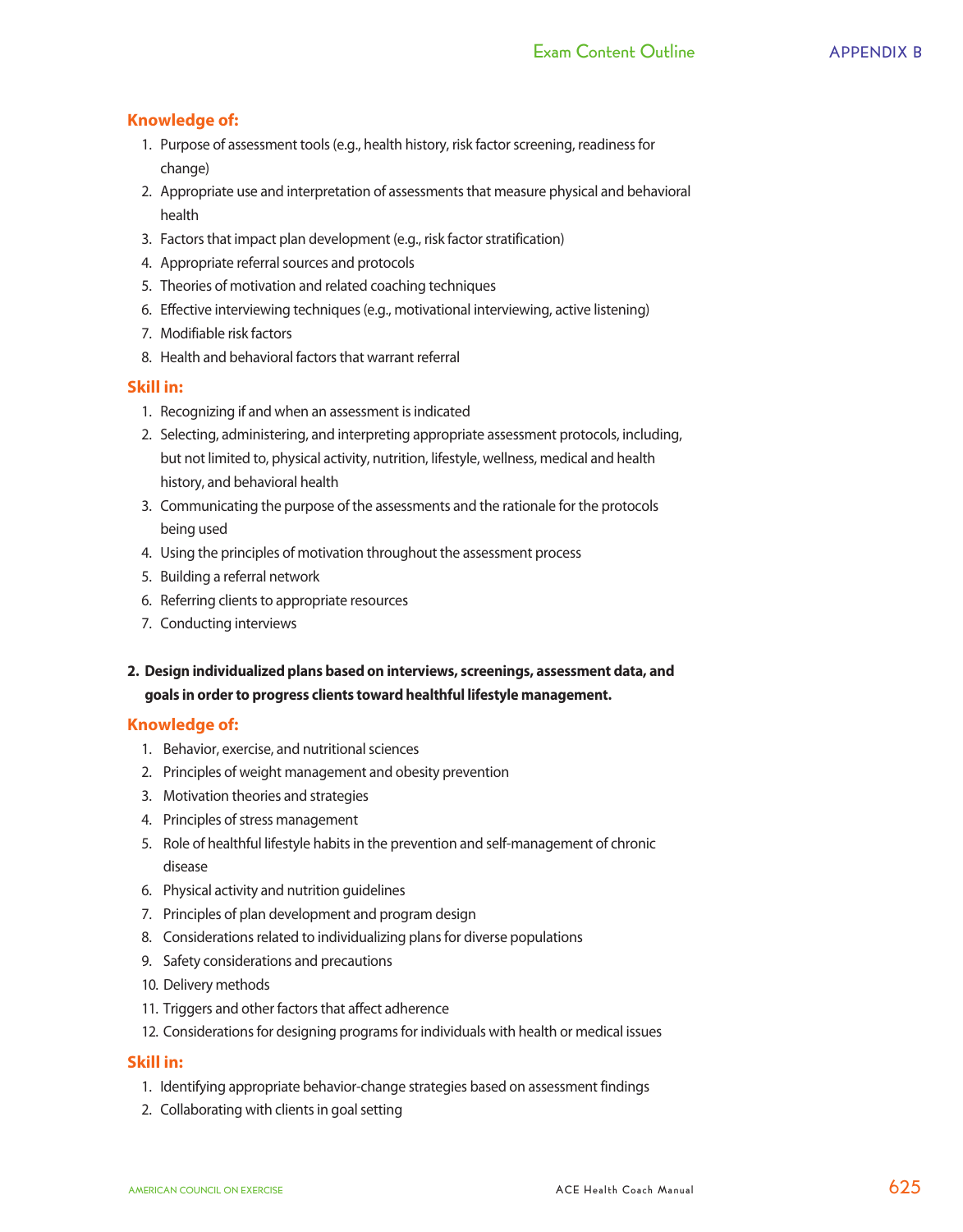- 3. Collaborating with clients to create individualized behavior-change programs including, but not limited to, physical activity, nutrition, lifestyle, prevention and self-management of chronic disease, and stress management
- 4. Identifying and addressing triggers and other factors that affect adherence
- 5. Prioritizing behavior-change plan components

# III. Implementing and Adjusting Individualized Plans

**1. Implement individualized plans using evidence-based coaching practices in order to progress clients toward healthful lifestyle and behavior change.** 

# **Knowledge of:**

- 1. Theories of behavior change
- 2. Evidence-based coaching strategies
- 3. Verbal and nonverbal communication
- 4. Safety considerations and precautions
- 5. Methods for delivering health behavior change program components
- 6. Modifiable risk factors
- 7. Programming factors that facilitate health behavior and modifiable risk factor improvement

# **Skill in:**

- 1. Using effective communication techniques, including, but not limited to, motivational interviewing, open-ended questioning, and active listening
- 2. Interpreting and responding to verbal and nonverbal cues
- 3. Recognizing each client's current stage of change
- 4. Providing relevant information and guidance to client
- 5. Leveraging available technology in program implementation
- 6. Facilitating behavior change
- **2. Evaluate plan effectiveness in collaboration with clients to monitor outcomes and support progress toward goals.**

# **Knowledge of:**

- 1. Tools and techniques to monitor and support progress toward goals
- 2. Scope of practice and indicators for referral
- 3. Obstacles and barriers to adherence
- 4. Behavior-change techniques
- 5. Types of feedback
- 6. Strategies for overcoming barriers
- 7. Lapse-prevention strategies

- 1. Interpreting progress toward client goals
- 2. Communicating progress toward goals with clients
- 3. Assisting in reflection and providing appropriate feedback
- 4. Collaborating with clients to identify strategies for overcoming barriers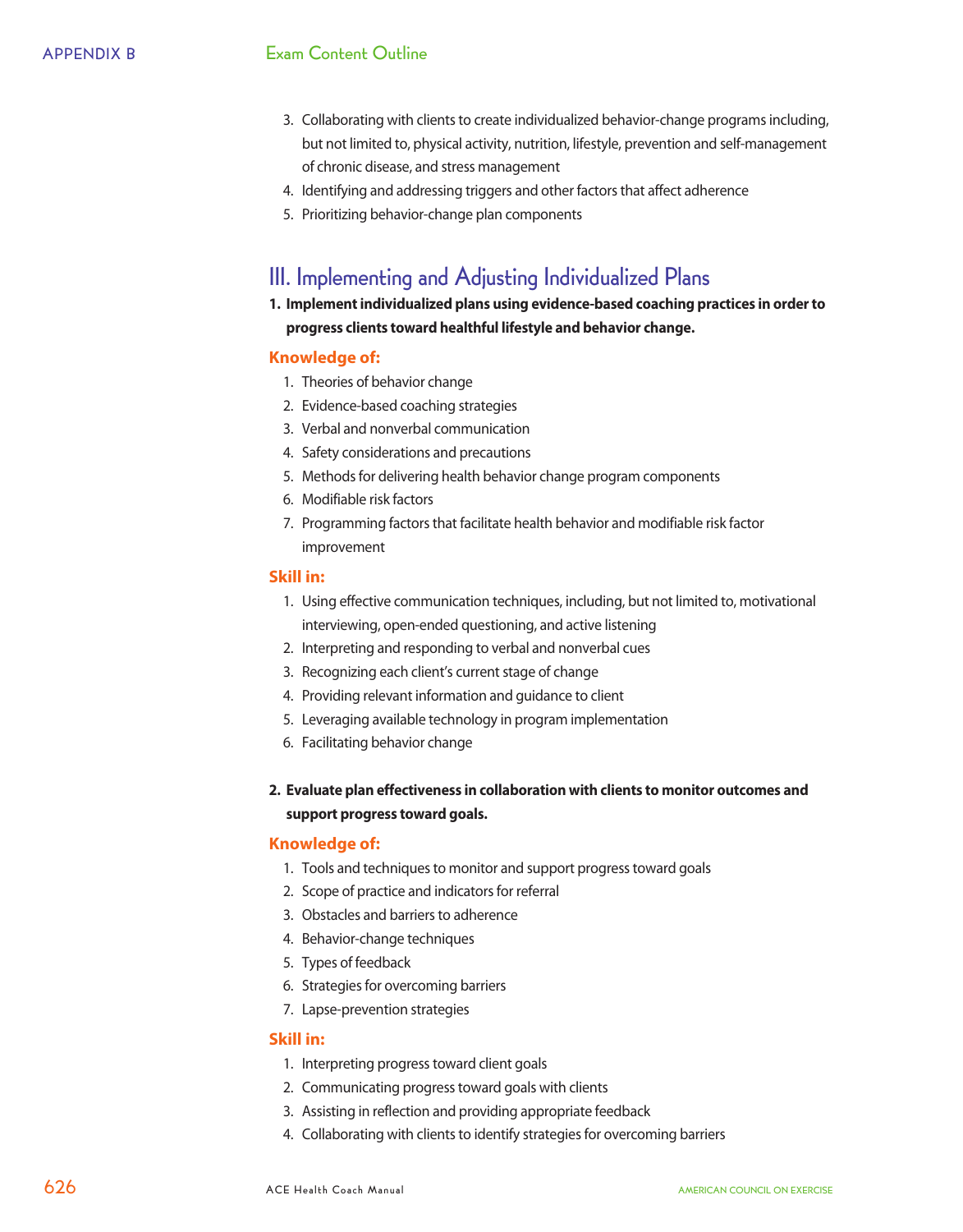- 5. Collaborating with clients to develop coping strategies
- 6. Leveraging available technology to monitor progress and support the program
- 7. Teaching clients to implement self-monitoring techniques
- 8. Identifying lapses
- **3. Collaborate with clients to adjust plans based on ongoing evaluations in order to promote adherence, personal responsibility, and success.**

## **Knowledge of:**

- 1. Evidence-based coaching strategies
- 2. Appropriate use and interpretation of assessments that measure physical and behavioral health
- 3. Verbal and nonverbal communication
- 4. Obstacles and barriers to adherence
- 5. Strategies that build self-efficacy
- 6. Lapse-prevention strategies

#### **Skill in:**

- 1. Interpreting and communicating progress toward client goals
- 2. Collaborating with clients to modify goals and adjust plans
- 3. Collaborating with clients to identify strategies for overcoming barriers
- 4. Collaborating with clients to develop coping strategies
- 5. Empowering clients to take responsibility for their decisions and actions
- 6. Supporting progress toward goals (e.g., celebrating success, affirmations)
- 7. Implementing lapse-prevention strategies
- 8. Adjusting the program based on modified client factors and goals

# IV. Professional Conduct and Legal Responsibility

**1. Adhere to legal requirements, the ACE Code of Ethics, and scope-of-practice guidelines in order to protect clients, maintain professional standards, and manage risk.** 

# **Knowledge of:**

- 1. Scope of practice for ACE Certified Health Coaches
- 2. ACE Code of Ethics and Professional Practices and Disciplinary Procedures
- 3. Pertinent laws and regulations for health coaching in different settings (e.g., healthcare, workplace wellness)
- 4. Industry standards for health coaches
- 5. Fair business practices
- 6. Best practices pertaining to professional and personal boundaries
- 7. Roles of relevant healthcare professionals
- 8. Principles of risk management
- 9. Appropriate referral sources and protocols

- 1. Establishing and maintaining professional and personal boundaries
- 2. Building a referral network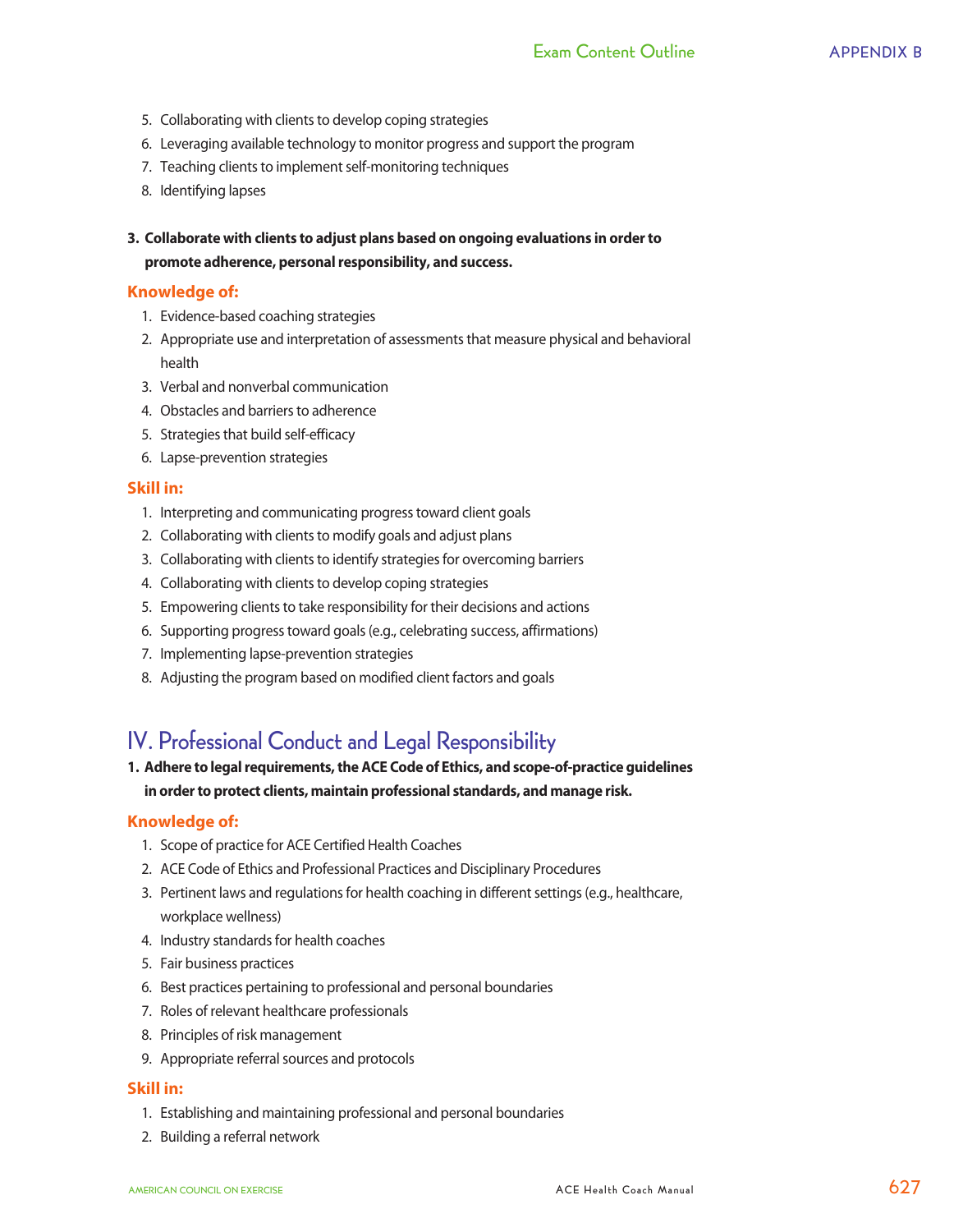## APPENDIX B Exam Content Outline

- 3. Recognizing when to refer clients
- 4. Recognizing, preventing, and managing risk
- **2. Maintain accurate and confidential records using applicable standards in order to ensure quality care and manage risk.**

#### **Knowledge of:**

- 1. Requirements pertaining to protected health information (e.g., HIPAA)
- 2. Documentation systems (e.g., electronic medical record, SOAP notes)
- 3. Appropriate terminology
- 4. Risk-management strategies
- 5. Systems and tools for maintaining secure client information

#### **Skill in:**

- 1. Retaining client information in a secure and confidential manner
- 2. Communicating professionally and with respect for client confidentiality
- 3. Leveraging available technology for secure and confidential storage of client information

# **3. Respond to emergencies and high-risk situations following established protocols in order to ensure safety and reduce liability.**

# **Knowledge of:**

- 1. Emergency action plans and related procedures
- 2. Situations that pose risk to clients, coaches, and others

# **Skill in:**

- 1. Performing CPR, using an AED, and activating emergency medical services
- 2. Recognizing and mitigating dangerous situations
- 3. Recognizing and mitigating risk
- 4. Executing emergency action plans as appropriate
- 5. Identifying and responding to emergencies and high-risk situations
- **4. Maintain professional competence by staying current on research, technology, and industry standards in order to build proficiency as a health coach and optimize client outcomes.**

#### **Knowledge of:**

- 1. Emerging technology that has application in health coaching
- 2. Criteria for evaluating the quality and applicability of information
- 3. Reliable sources for evidence-based information
- 4. Current industry standards related to health coaching and program development

- 1. Identifying sources of credible information
- 2. Applying current evidence-based information to practice
- 3. Leveraging available technology in health coaching